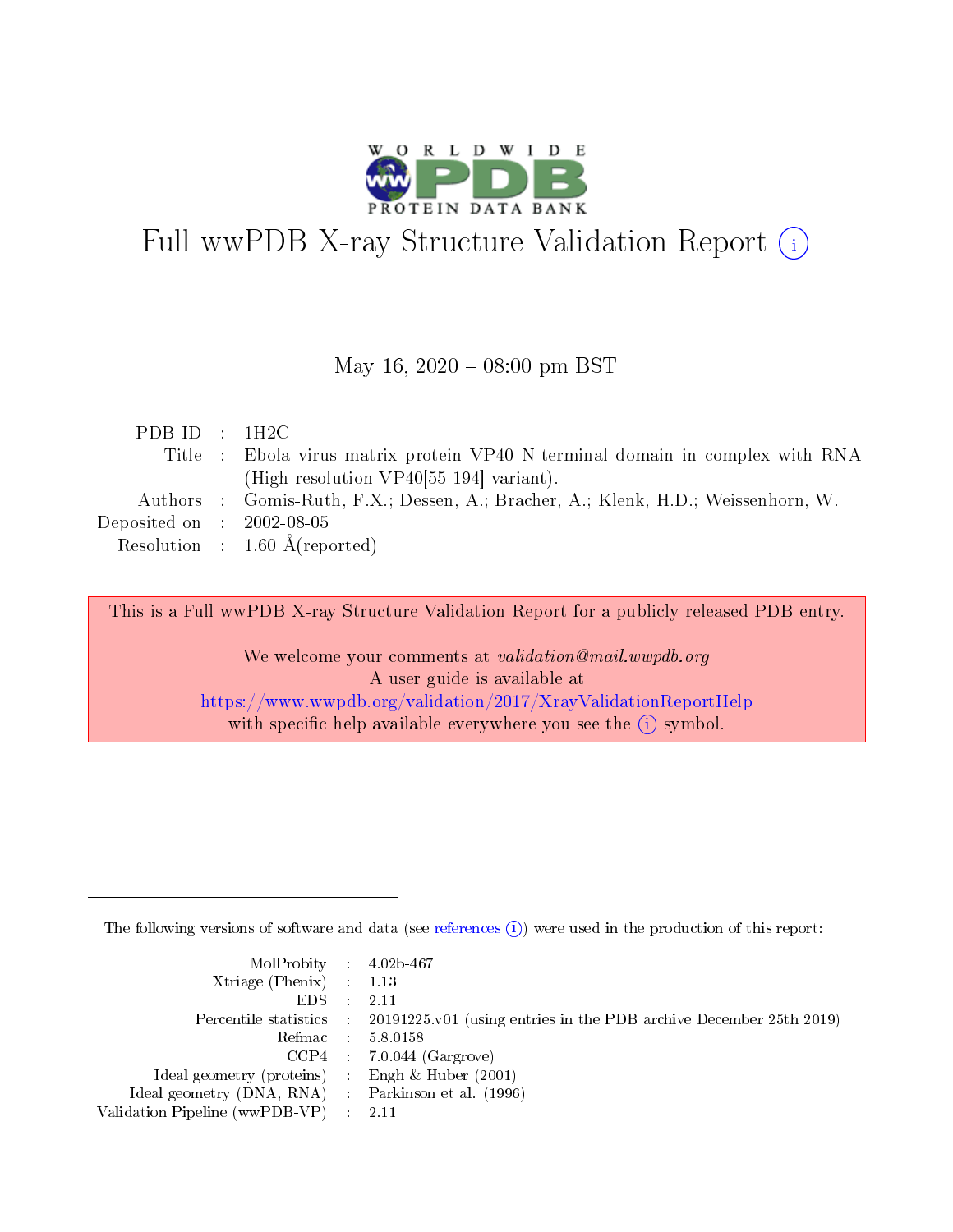# 1 [O](https://www.wwpdb.org/validation/2017/XrayValidationReportHelp#overall_quality)verall quality at a glance  $(i)$

The following experimental techniques were used to determine the structure: X-RAY DIFFRACTION

The reported resolution of this entry is 1.60 Å.

Percentile scores (ranging between 0-100) for global validation metrics of the entry are shown in the following graphic. The table shows the number of entries on which the scores are based.



| Metric                | Whole archive        | <b>Similar resolution</b>                                 |  |  |
|-----------------------|----------------------|-----------------------------------------------------------|--|--|
|                       | $(\#\text{Entries})$ | $(\#\text{Entries}, \text{resolution range}(\text{\AA}))$ |  |  |
| $R_{free}$            | 130704               | $3398(1.60-1.60)$                                         |  |  |
| Clashscore            | 141614               | $3665(1.60-1.60)$                                         |  |  |
| Ramachandran outliers | 138981               | $3564(1.60-1.60)$                                         |  |  |
| Sidechain outliers    | 138945               | $3563(1.60-1.60)$                                         |  |  |
| RSRZ outliers         | 127900               | $3321(1.60-1.60)$                                         |  |  |
| RNA backbone          | 3102                 | $1015(2.36-0.86)$                                         |  |  |

The table below summarises the geometric issues observed across the polymeric chains and their fit to the electron density. The red, orange, yellow and green segments on the lower bar indicate the fraction of residues that contain outliers for  $>=3, 2, 1$  and 0 types of geometric quality criteria respectively. A grey segment represents the fraction of residues that are not modelled. The numeric value for each fraction is indicated below the corresponding segment, with a dot representing fractions  $\epsilon = 5\%$  The upper red bar (where present) indicates the fraction of residues that have poor fit to the electron density. The numeric value is given above the bar.

| Mol | Chain   Length | Quality of chain |                |
|-----|----------------|------------------|----------------|
|     | .40            | 6%<br>82%        | $6\%$ .<br>11% |
|     |                | 33%<br>67%       | 33%            |

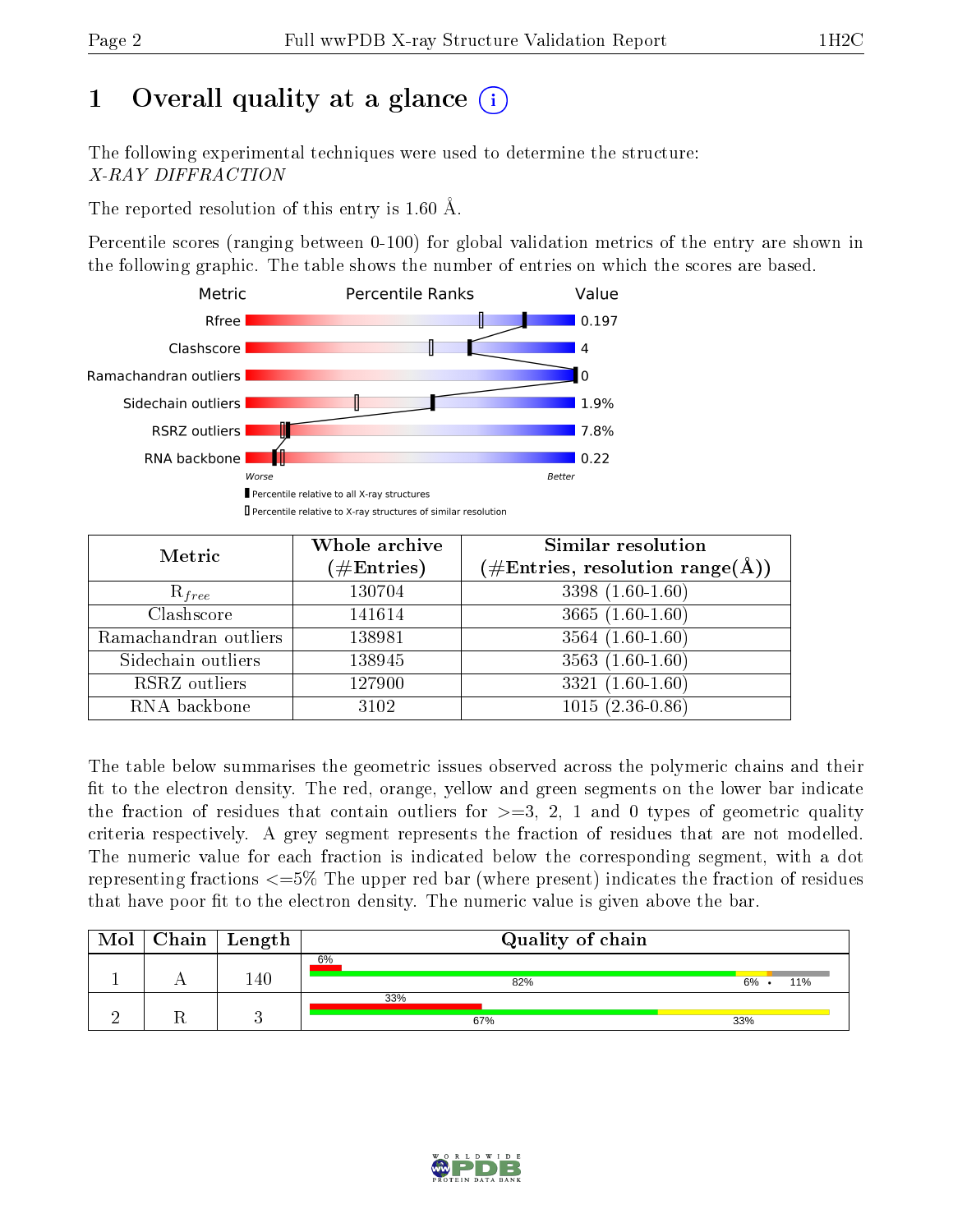# 2 Entry composition (i)

There are 3 unique types of molecules in this entry. The entry contains 1195 atoms, of which 0 are hydrogens and 0 are deuteriums.

In the tables below, the ZeroOcc column contains the number of atoms modelled with zero occupancy, the AltConf column contains the number of residues with at least one atom in alternate conformation and the Trace column contains the number of residues modelled with at most 2 atoms.

Molecule 1 is a protein called MATRIX PROTEIN VP40.

| Mol | $\cap$ hain $\mathord{\,\mid\,}$ | $\perp$ Residues | Atoms                         |     |     | ZeroOcc | $\perp$ AltConf $\parallel$ | $\operatorname{Trace}$ |  |  |
|-----|----------------------------------|------------------|-------------------------------|-----|-----|---------|-----------------------------|------------------------|--|--|
|     | л                                | 125              | $\operatorname{Total}$<br>975 | 643 | 159 | 169     |                             |                        |  |  |

 $\bullet$  Molecule 2 is a RNA chain called 5'-R(\*UP\*GP\*AP)-3'.

| Mol | Chain   Residues | Atoms       |                    |      | $\text{ZeroOcc} \mid \text{AltConf} \mid \text{Trace}$ |  |  |  |
|-----|------------------|-------------|--------------------|------|--------------------------------------------------------|--|--|--|
|     |                  | Total<br>62 | $\mathbf{C}$<br>29 | - 19 |                                                        |  |  |  |

Molecule 3 is water.

|  | $Mol$   Chain   Residues | Atoms                   | $ZeroOcc \   \ AltConf \  $ |
|--|--------------------------|-------------------------|-----------------------------|
|  | 151                      | Total<br>151 -<br>- 151 |                             |
|  |                          | Total O                 |                             |

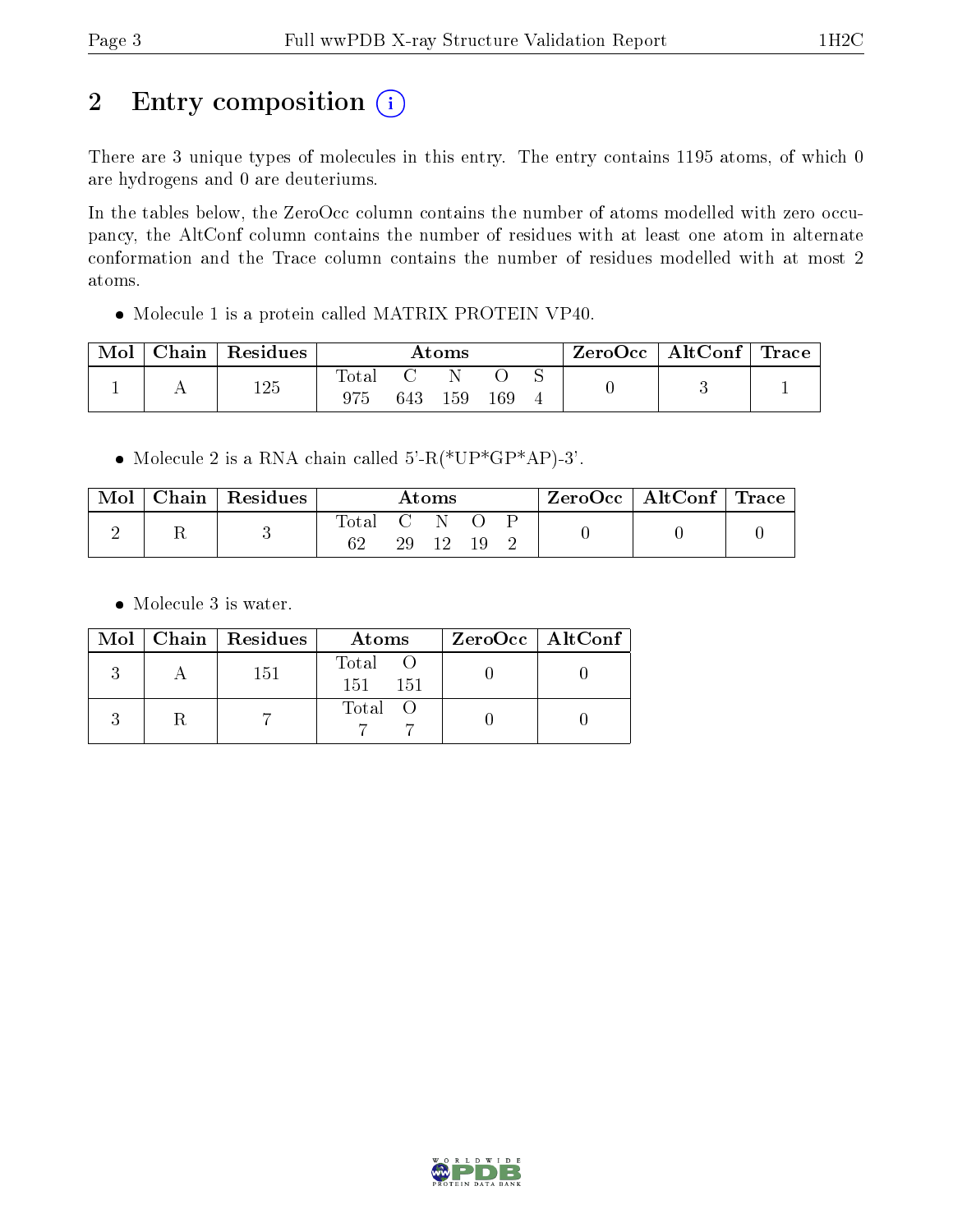# 3 Residue-property plots  $(i)$

These plots are drawn for all protein, RNA and DNA chains in the entry. The first graphic for a chain summarises the proportions of the various outlier classes displayed in the second graphic. The second graphic shows the sequence view annotated by issues in geometry and electron density. Residues are color-coded according to the number of geometric quality criteria for which they contain at least one outlier: green  $= 0$ , yellow  $= 1$ , orange  $= 2$  and red  $= 3$  or more. A red dot above a residue indicates a poor fit to the electron density (RSRZ  $> 2$ ). Stretches of 2 or more consecutive residues without any outlier are shown as a green connector. Residues present in the sample, but not in the model, are shown in grey.



• Molecule 1: MATRIX PROTEIN VP40

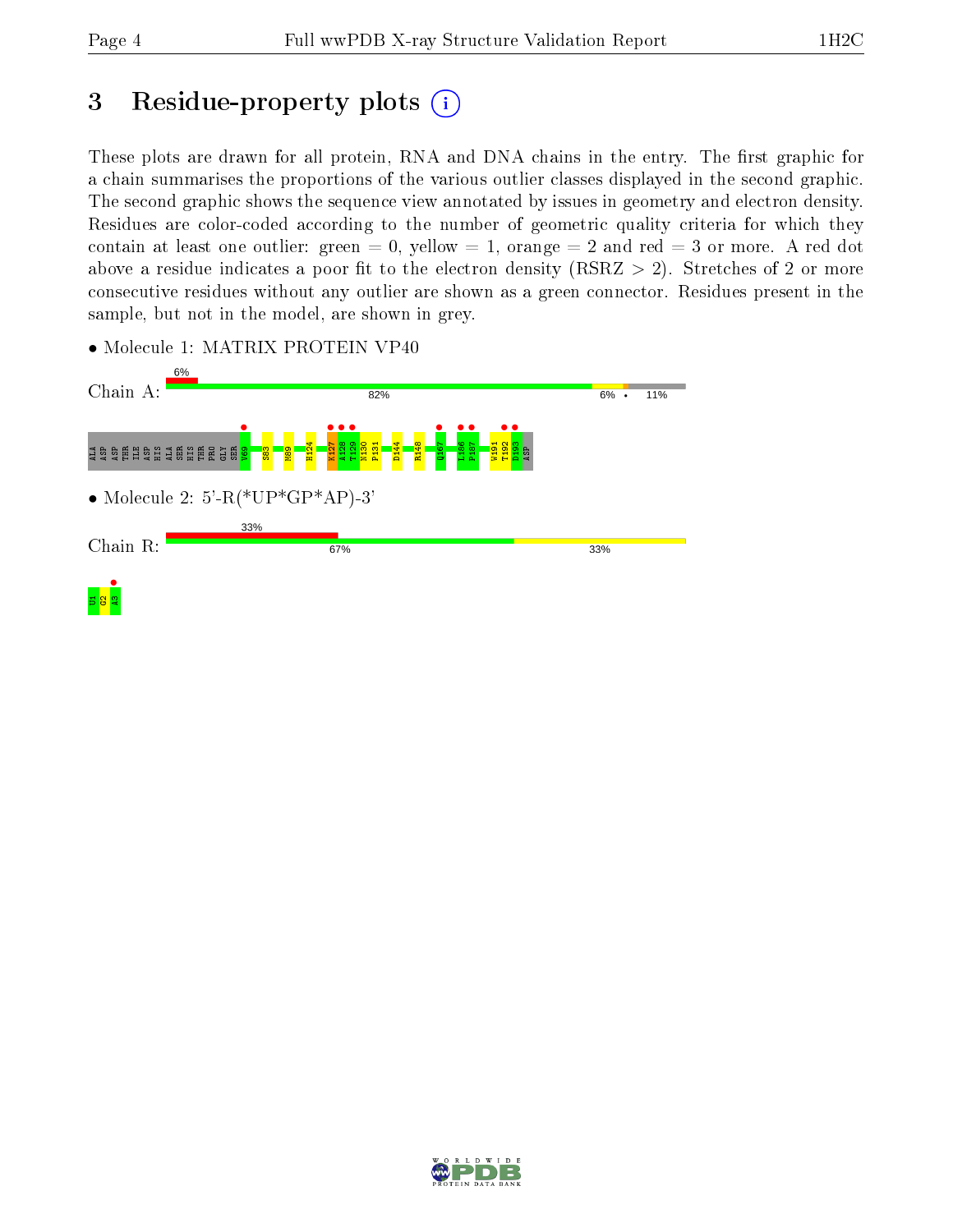# 4 Data and refinement statistics  $(i)$

| Property                                                         | Value                                                       | Source     |
|------------------------------------------------------------------|-------------------------------------------------------------|------------|
| Space group                                                      | P 4 2 2                                                     | Depositor  |
| Cell constants                                                   | $80.51\text{\AA}$<br>$46.77\text{\AA}$<br>$80.51\text{\AA}$ | Depositor  |
| a, b, c, $\alpha$ , $\beta$ , $\gamma$                           | $90.00^\circ$<br>$90.00^\circ$<br>$90.00^\circ$             |            |
| Resolution $(A)$                                                 | $-1.60$<br>40.00                                            | Depositor  |
|                                                                  | 40.44<br>1.60<br>$\equiv$                                   | <b>EDS</b> |
| % Data completeness                                              | $96.0(40.00-1.60)$                                          | Depositor  |
| (in resolution range)                                            | $95.4(40.44-1.60)$                                          | <b>EDS</b> |
| $R_{merge}$                                                      | 0.07                                                        | Depositor  |
| $\mathrm{R}_{sym}$                                               | (Not available)                                             | Depositor  |
| $\langle I/\sigma(I)\rangle^{-1}$                                | $2.16$ (at 1.60Å)                                           | Xtriage    |
| Refinement program                                               | <b>REFMAC</b>                                               | Depositor  |
| $R, R_{free}$                                                    | $0.164$ , $0.182$                                           | Depositor  |
|                                                                  | $0.180,$ ,<br>0.197                                         | DCC        |
| $R_{free}$ test set                                              | $1026$ reflections $(5.14\%)$                               | wwPDB-VP   |
| Wilson B-factor $(A^2)$                                          | 13.6                                                        | Xtriage    |
| Anisotropy                                                       | 0.444                                                       | Xtriage    |
| Bulk solvent $k_{sol}(\text{e}/\text{A}^3), B_{sol}(\text{A}^2)$ | $0.38$ , 57.8                                               | <b>EDS</b> |
| $L$ -test for twinning <sup>2</sup>                              | $< L >$ = 0.49, $< L2$ = 0.33                               | Xtriage    |
| Estimated twinning fraction                                      | No twinning to report.                                      | Xtriage    |
| $F_o, F_c$ correlation                                           | 0.95                                                        | <b>EDS</b> |
| Total number of atoms                                            | 1195                                                        | wwPDB-VP   |
| Average B, all atoms $(A^2)$                                     | 11.0                                                        | wwPDB-VP   |

Xtriage's analysis on translational NCS is as follows: The largest off-origin peak in the Patterson function is  $8.65\%$  of the height of the origin peak. No significant pseudotranslation is detected.

<sup>&</sup>lt;sup>2</sup>Theoretical values of  $\langle |L| \rangle$ ,  $\langle L^2 \rangle$  for acentric reflections are 0.5, 0.333 respectively for untwinned datasets, and 0.375, 0.2 for perfectly twinned datasets.



<span id="page-4-1"></span><span id="page-4-0"></span><sup>1</sup> Intensities estimated from amplitudes.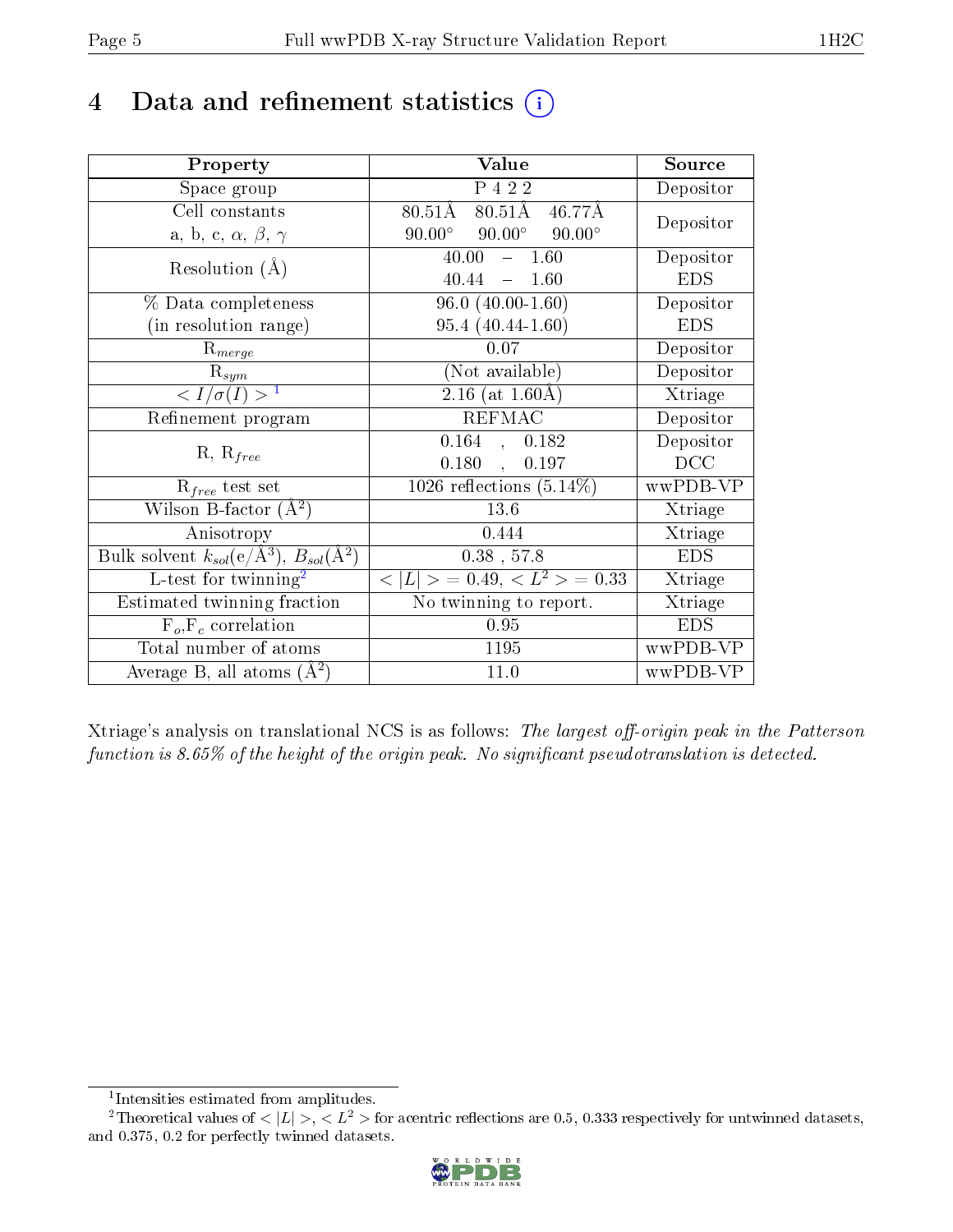# 5 Model quality  $(i)$

## 5.1 Standard geometry  $\overline{()}$

The Z score for a bond length (or angle) is the number of standard deviations the observed value is removed from the expected value. A bond length (or angle) with  $|Z| > 5$  is considered an outlier worth inspection. RMSZ is the root-mean-square of all Z scores of the bond lengths (or angles).

| Mol | Chain |      | Bond lengths | Bond angles |                    |  |
|-----|-------|------|--------------|-------------|--------------------|--|
|     |       | RMSZ | # $ Z  > 5$  | RMSZ        | # $ Z  > 5$        |  |
|     |       | 0.40 | 0/1014       | 0.67        | $1/1389$ $(0.1\%)$ |  |
| 9   | R     | 0.60 | 0/69         | 1.14        | 0/106              |  |
| ΑH  | Аll   | 0.41 | 0/1083       | 0.72        | $1495(0.1\%)$      |  |

There are no bond length outliers.

All (1) bond angle outliers are listed below:

| $\sqrt{\text{Mol}}$   Chain   Res   Type $^\top$ |         | Atoms                                      | Observed $(^\circ)$   Ideal $(^\circ)$ |        |
|--------------------------------------------------|---------|--------------------------------------------|----------------------------------------|--------|
|                                                  | $144 -$ | $\vert$ ASP $\vert$ CB-CG-OD2 $\vert$ 5.01 | 122.81                                 | 118.30 |

There are no chirality outliers.

There are no planarity outliers.

### 5.2 Too-close contacts  $(i)$

In the following table, the Non-H and H(model) columns list the number of non-hydrogen atoms and hydrogen atoms in the chain respectively. The H(added) column lists the number of hydrogen atoms added and optimized by MolProbity. The Clashes column lists the number of clashes within the asymmetric unit, whereas Symm-Clashes lists symmetry related clashes.

|  |     |      | Mol   Chain   Non-H   H(model)   H(added)   Clashes   Symm-Clashes |
|--|-----|------|--------------------------------------------------------------------|
|  | 975 | 1013 |                                                                    |
|  |     |      |                                                                    |
|  | 151 |      |                                                                    |
|  |     |      |                                                                    |
|  |     |      |                                                                    |

The all-atom clashscore is defined as the number of clashes found per 1000 atoms (including hydrogen atoms). The all-atom clashscore for this structure is 4.

All (8) close contacts within the same asymmetric unit are listed below, sorted by their clash magnitude.

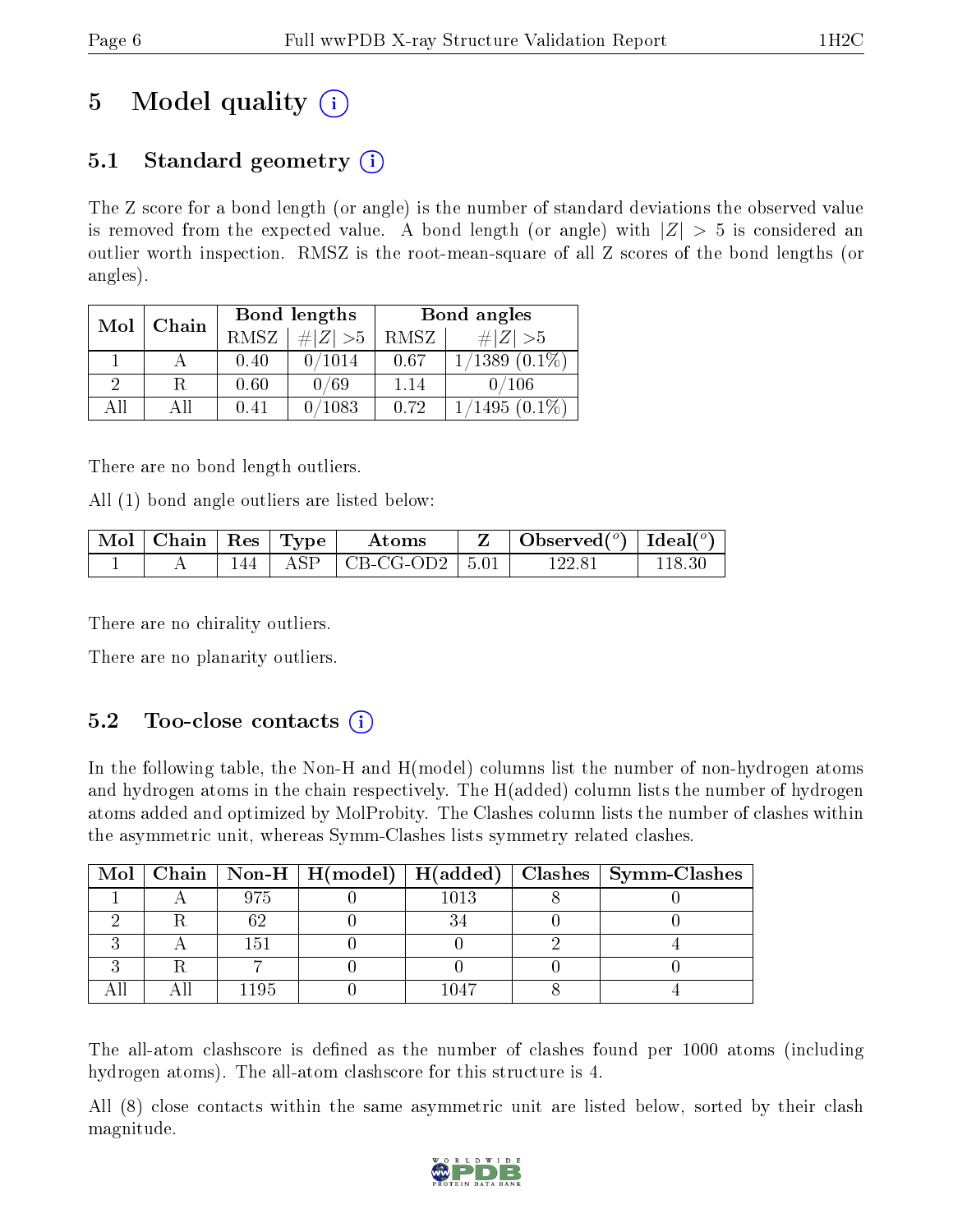| Atom-1          | Atom-2              | Interatomic<br>distance $(A)$ | Clash<br>overlap $(A)$ |
|-----------------|---------------------|-------------------------------|------------------------|
| 1:A:191:TRP:CE3 | 1:A:192:THR:HG23    | 2.33                          | 0.62                   |
| 1:A:83:SER:HB3  | 1:A:89[A]:MET:CG    | 2.38                          | 0.52                   |
| 1:A:130:ASN:N   | 1:A:131:PRO:HD3     | 2.30                          | 0.46                   |
| 1:A:127:LYS:HE3 | 3:A:2094:HOH:O      | 2.16                          | 0.46                   |
| 1:A:191:TRP:CZ3 | 1:A:192:THR:HG23    | 2.54                          | 0.43                   |
| 1:A:83:SER:HB3  | 1:A:89[A]:MET:HG3   | 2.01                          | 0.43                   |
| 1:A:83:SER:HB3  | 1: A:89[A]: MET:HG2 | 2.01                          | 0.41                   |
| 1:A:148:ARG:NE  | 3:A:2108:HOH:O      | 2.53                          | 0.41                   |

All (4) symmetry-related close contacts are listed below. The label for Atom-2 includes the symmetry operator and encoded unit-cell translations to be applied.

| Atom-1         | Atom-2                                     | Interatomic<br>distance $(\AA)$ | Clash<br>overlap $(\AA)$ |
|----------------|--------------------------------------------|---------------------------------|--------------------------|
|                | $3:A:2081:HOH:O$   $3:A:2081:HOH:O[7 556]$ | 1.11                            | 1.09                     |
|                | $3:A:2033:HOH:O$   $3:A:2033:HOH:O[2 565]$ | 1.16                            | 1.04                     |
| 3:A:2144:HOH:O | 3:A:2144:HOH:O[7 556]                      | 1 21                            | 0.99                     |
| 3:A:2032:HOH:O | $ 3: A:2032:HOH:0 2\rangle$<br>-5651       | 2.12                            | 0.08                     |

### 5.3 Torsion angles  $(i)$

#### 5.3.1 Protein backbone  $(i)$

In the following table, the Percentiles column shows the percent Ramachandran outliers of the chain as a percentile score with respect to all X-ray entries followed by that with respect to entries of similar resolution.

The Analysed column shows the number of residues for which the backbone conformation was analysed, and the total number of residues.

| Mol   Chain | Analysed                                | Favoured   Allowed   Outliers   Percentiles |  |                                                |  |
|-------------|-----------------------------------------|---------------------------------------------|--|------------------------------------------------|--|
|             | $126/140$ (90\%)   124 (98\%)   2 (2\%) |                                             |  | $\begin{bmatrix} 100 \\ 100 \end{bmatrix}$ 100 |  |

There are no Ramachandran outliers to report.

#### 5.3.2 Protein sidechains (i)

In the following table, the Percentiles column shows the percent sidechain outliers of the chain as a percentile score with respect to all X-ray entries followed by that with respect to entries of similar resolution.

The Analysed column shows the number of residues for which the sidechain conformation was

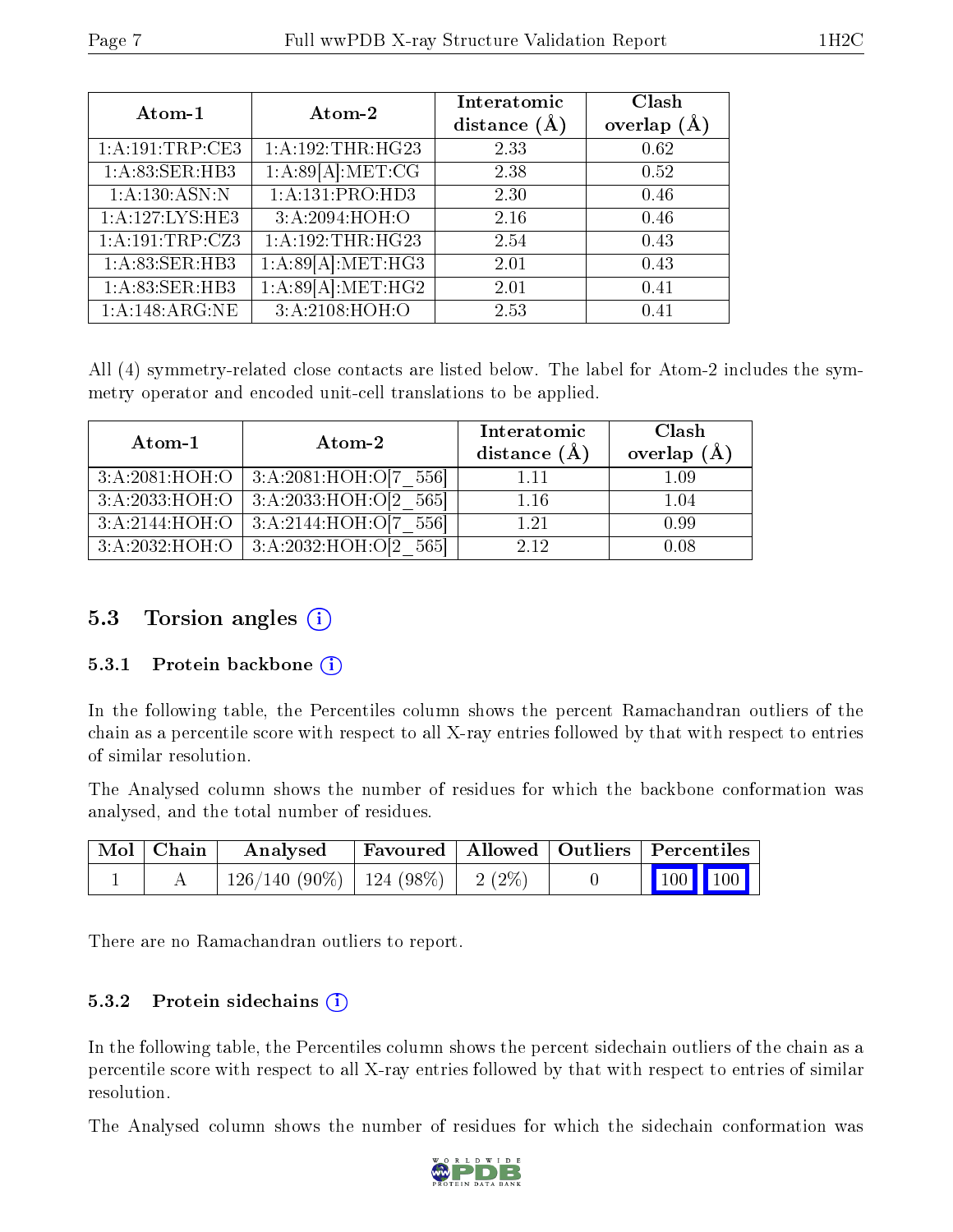analysed, and the total number of residues.

| Mol   Chain | Analysed   Rotameric   Outliers   Percentiles              |  |       |
|-------------|------------------------------------------------------------|--|-------|
|             | $\mid$ 110/120 (92%) $\mid$ 108 (98%) $\mid$ 2 (2%) $\mid$ |  | 59 36 |

All (2) residues with a non-rotameric sidechain are listed below:

| Mol | ${\rm Chain}$ | <b>Res</b> | Type |
|-----|---------------|------------|------|
|     |               |            |      |
|     |               | - 17       |      |

Some sidechains can be flipped to improve hydrogen bonding and reduce clashes. All (1) such sidechains are listed below:

| Mol | Chain | $\pm$ Res | ype |
|-----|-------|-----------|-----|
|     |       |           |     |

#### 5.3.3 RNA (1)

|  |                     | Mol   Chain   Analysed   Backbone Outliers   Pucker Outliers |  |
|--|---------------------|--------------------------------------------------------------|--|
|  | $^+$ 2/3 (66%) $^+$ | $1(50\%)$                                                    |  |

All (1) RNA backbone outliers are listed below:

| $Mol$   Chain   Res | 'Type |
|---------------------|-------|
|                     |       |

There are no RNA pucker outliers to report.

#### 5.4 Non-standard residues in protein, DNA, RNA chains (i)

There are no non-standard protein/DNA/RNA residues in this entry.

#### 5.5 Carbohydrates (i)

There are no carbohydrates in this entry.

### 5.6 Ligand geometry (i)

There are no ligands in this entry.

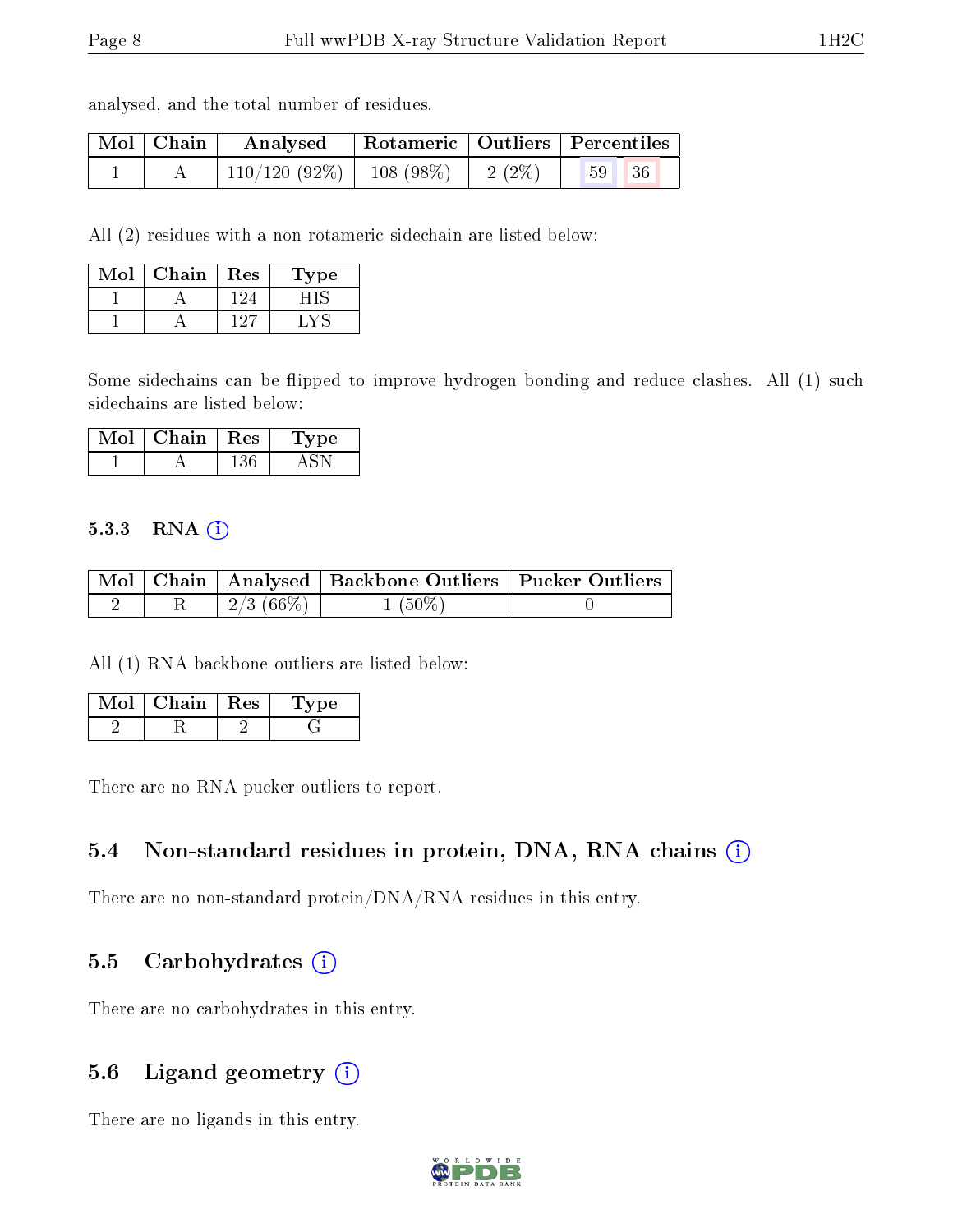## 5.7 [O](https://www.wwpdb.org/validation/2017/XrayValidationReportHelp#nonstandard_residues_and_ligands)ther polymers (i)

There are no such residues in this entry.

## 5.8 Polymer linkage issues (i)

There are no chain breaks in this entry.

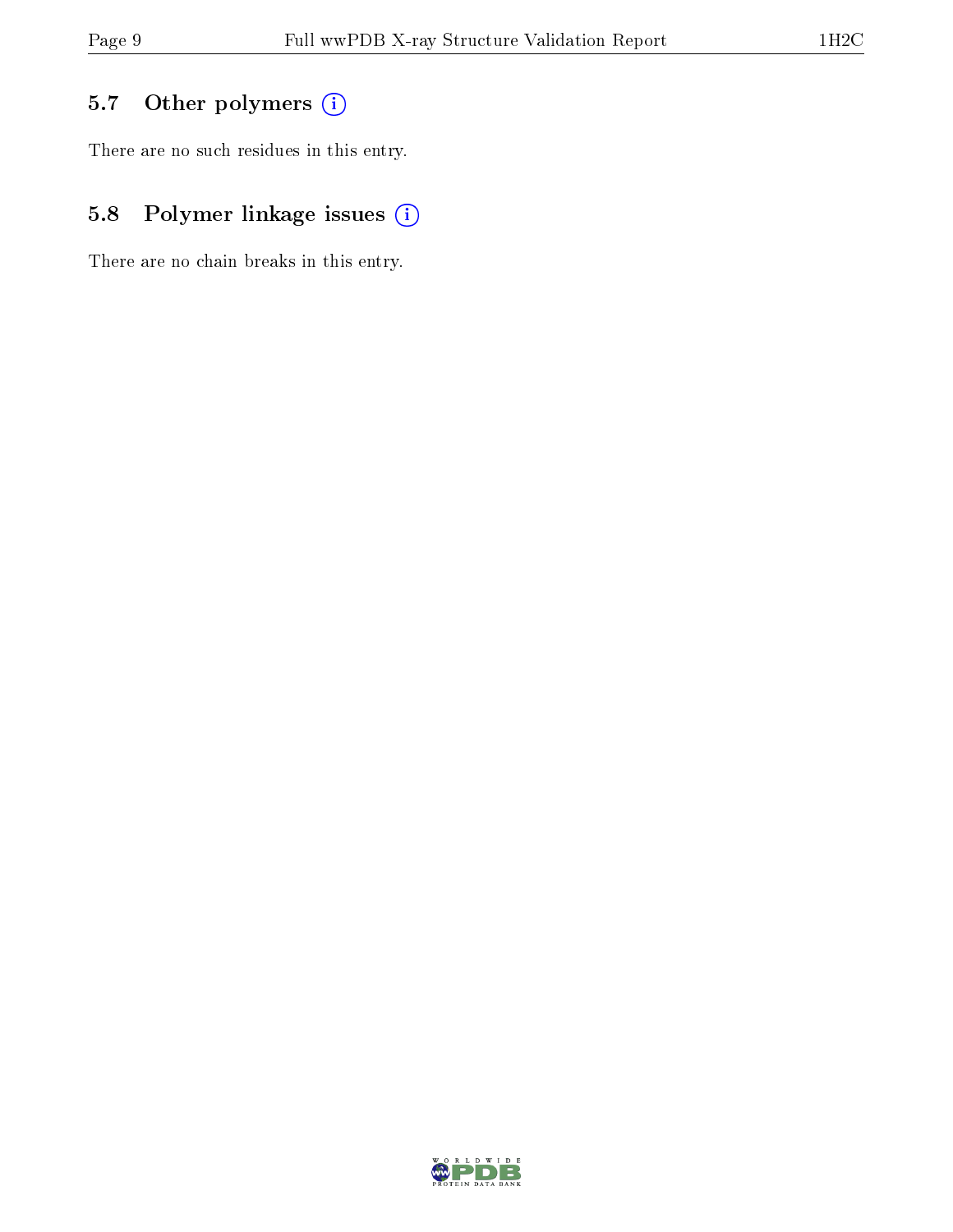## 6 Fit of model and data  $(i)$

## 6.1 Protein, DNA and RNA chains  $(i)$

In the following table, the column labelled  $#RSRZ> 2'$  contains the number (and percentage) of RSRZ outliers, followed by percent RSRZ outliers for the chain as percentile scores relative to all X-ray entries and entries of similar resolution. The OWAB column contains the minimum, median,  $95<sup>th</sup>$  percentile and maximum values of the occupancy-weighted average B-factor per residue. The column labelled ' $Q< 0.9$ ' lists the number of (and percentage) of residues with an average occupancy less than 0.9.

| Mol | Chain | Analysed        | ${ <\hspace{-1.5pt}{\mathrm{RSRZ}} \hspace{-1.5pt}>}$ | $\rm \#RSRZ{>}2$                | $OWAB(A^2)$    | $\rm Q\textcolor{black}{<}0.9$ |
|-----|-------|-----------------|-------------------------------------------------------|---------------------------------|----------------|--------------------------------|
|     |       | $125/140(89\%)$ | 0.39                                                  | $9(7\%)$ 15<br>14 <sup>°</sup>  | 3, 7, 17, 23   |                                |
|     |       | $3/3$ (100\%)   | 1.86                                                  | $1(33\%)$ 0 0                   | 14, 14, 25, 29 |                                |
|     | All   | 128/143(89%)    | 0.43                                                  | $10(7\%)$<br>$\vert$ 13 $\vert$ | 3, 7, 20, 29   |                                |

All (10) RSRZ outliers are listed below:

| Mol            | Chain | $\operatorname{Res}% \left( \mathcal{N}\right) \equiv\operatorname{Res}(\mathcal{N}_{0})\cap\mathcal{N}_{1}$ | Type       | <b>RSRZ</b> |
|----------------|-------|--------------------------------------------------------------------------------------------------------------|------------|-------------|
| $\mathbf{1}$   | A     | 193                                                                                                          | ASP        | 7.3         |
| 1              | А     | 192                                                                                                          | THR        | 7.3         |
| 1              | A     | 69                                                                                                           | <b>VAL</b> | 7.0         |
| 1              | А     | 129                                                                                                          | THR        | 4.8         |
| $\overline{2}$ | R.    | 3                                                                                                            | A          | 3.7         |
| 1              | А     | $167\,$                                                                                                      | GLN        | 3.5         |
| 1              | A     | 127                                                                                                          | <b>LYS</b> | 3.3         |
| 1              | А     | 128                                                                                                          | ALA        | 2.9         |
| 1              | А     | 187                                                                                                          | PRO        | $2.6\,$     |
| 1              |       | 186                                                                                                          | LEU        | 2.0         |

### 6.2 Non-standard residues in protein, DNA, RNA chains  $(i)$

There are no non-standard protein/DNA/RNA residues in this entry.

### 6.3 Carbohydrates  $(i)$

There are no carbohydrates in this entry.

### 6.4 Ligands  $(i)$

There are no ligands in this entry.